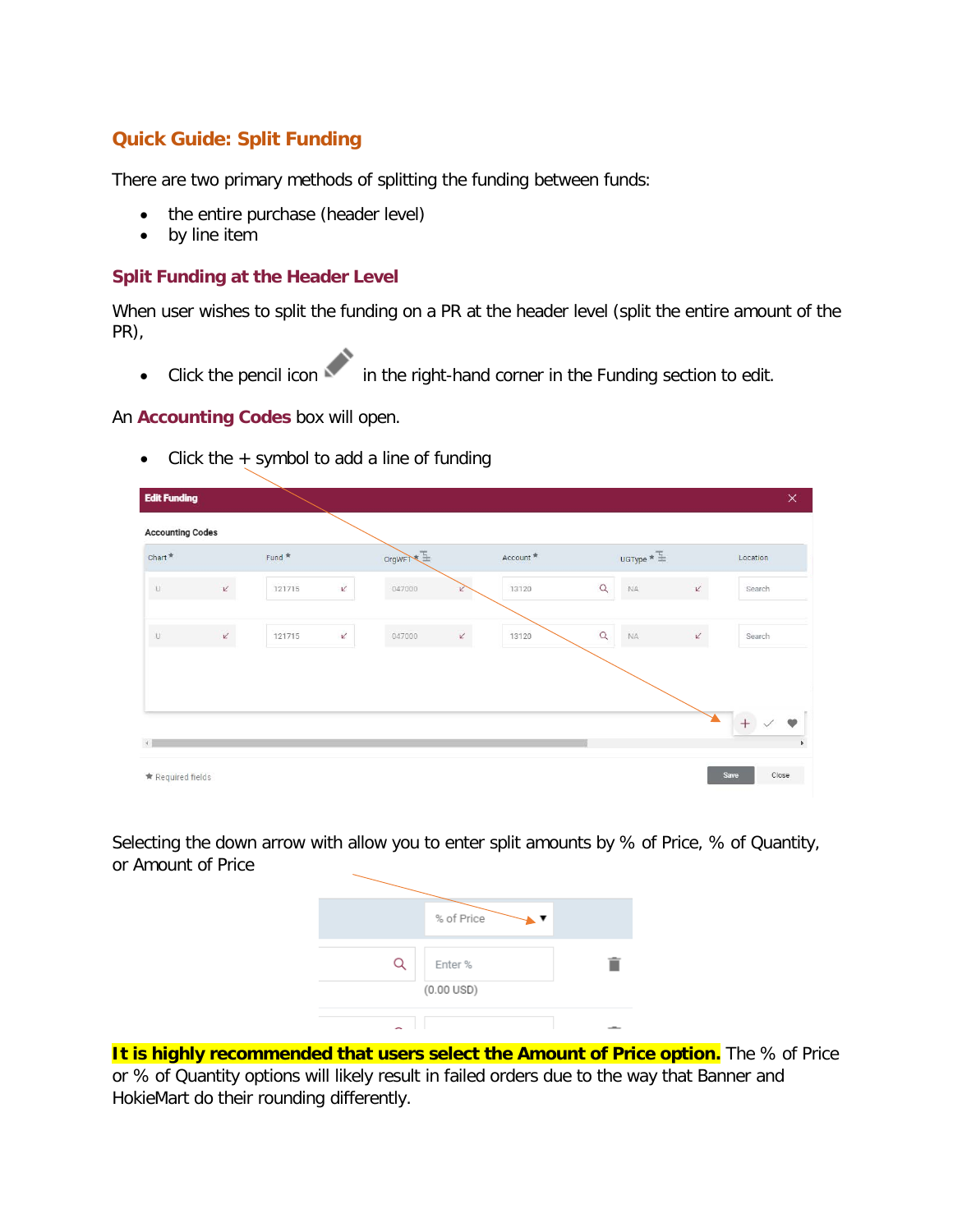## **Split Funding at the Line Item Level**

• Go to line item and select \*\*\*

|                                    | Guy Brown Products · 1 Item · 3.77 USD |                                                                            |             |                 | $\cdots$ $\Box$             |           |                       |
|------------------------------------|----------------------------------------|----------------------------------------------------------------------------|-------------|-----------------|-----------------------------|-----------|-----------------------|
|                                    |                                        | △ SUPPLIER DETAILS ● FOR Order Address 3 : 7111 Commerce Way, Brentwood, ▼ |             |                 |                             |           |                       |
|                                    | <b>BP0040-A</b><br>Contract            |                                                                            | PO Number   | To Be Assigned  |                             |           |                       |
|                                    | Item                                   |                                                                            | Catalog No. | Size/Packaging  | <b>Unit Price</b>           | Quantity  | Ext. Price            |
|                                    |                                        | Avery Glue Stic Permanent Glue Sticks, 1.27 Oz., 6/Pack (98073)            | 390848      | <b>PK</b>       | 3.77                        | Qty: 1 PK | $\cdots \Box$<br>3.77 |
|                                    | $\land$ ITEM DETAILS $\Theta$          |                                                                            |             |                 |                             |           |                       |
|                                    | Manufacturer Name                      | <b>Avery Products Corporation</b>                                          | Contract:   | <b>BP0040-A</b> | <b>Internal Note</b>        | no value  |                       |
| <b>Manufacturer Part</b><br>Number |                                        | 98073                                                                      |             |                 | <b>Internal Attachments</b> | Add       |                       |

Supplier Part Auxiliary ID 390848

# • Select **Accounting Codes**

| Special Payment Terms? If yes, please check the box.<br>Special Freight Terms? if yes, please check the box.<br>PO Clauses | Purchasing Department<br>×<br>×<br>Add |                |               |                             |            | Override<br>Ship To<br>Delivery Options<br>Bill To |                                    |                  |
|----------------------------------------------------------------------------------------------------------------------------|----------------------------------------|----------------|---------------|-----------------------------|------------|----------------------------------------------------|------------------------------------|------------------|
|                                                                                                                            |                                        |                |               |                             |            | Credit Card Info                                   | Accounting Codes                   | troval 1<br>Mary |
| 1 Item                                                                                                                     |                                        |                |               |                             |            | Buyer Checklist                                    |                                    | Bonnie           |
| Guy Brown Products · 1 Item · 3.77 USD                                                                                     |                                        |                |               |                             |            | Remove                                             |                                    |                  |
| A SUPPLIER DETAILS O CO Order Address 3: 7111 Commerce Way, Brentwood. -<br>Contract<br>BP0040-A                           | PO Number                              | To Be Assigned |               |                             |            | Add to Favorites<br>Move to Another Cart           | Add to Draft Cart or Pending PR/PO |                  |
| item                                                                                                                       | Catalog No.                            | Size/Packaging | Unit Price    | Quantity                    | Ext. Price | Add to PO Revision                                 |                                    |                  |
| Avery Glue Stic Permanent Glue Sticks, 1.27 Oz., 6/Pack (98073)                                                            | 390848                                 | PK             | 3.77          | Qty: 1 PK                   | 3.77       | $\cdots \Box$                                      | Future                             |                  |
| $\land$ ITEM DETAILS $\Theta$                                                                                              |                                        |                |               |                             |            | i                                                  | Org Approval 1<br>Fidure:          |                  |
| Manufacturer Name<br>Avery Products Corporation                                                                            | Contract:                              | BP0040-A       | Internal Note |                             | no value   |                                                    |                                    |                  |
| Manufacturer Part<br>98073<br>Number                                                                                       |                                        |                |               | Add<br>Internal Attachments |            |                                                    | <b>Budget Auth_2</b><br>Future     |                  |

• To add another funding line, select the + symbol

| <b>Override Line 1: Accounting Codes</b> |                 |                   |          |                   |       |                      |                     |    |          |          |           |  | $\times$      |
|------------------------------------------|-----------------|-------------------|----------|-------------------|-------|----------------------|---------------------|----|----------|----------|-----------|--|---------------|
| Chart*                                   |                 | Fund <sup>*</sup> |          | $0$ rgwF1 * $\pm$ |       | Account <sup>®</sup> | $\text{uorp} * \pm$ |    | Location |          | Activity: |  |               |
| 13.7                                     | $\mathcal{C}$ . | <b>821715</b>     | $\alpha$ | 047000            | i gir | 13120                | $Q$ $N_A$           | v. | Search   | $\alpha$ | Search    |  |               |
|                                          |                 |                   |          |                   |       |                      |                     |    |          |          |           |  | $-1$          |
| * Required fields                        |                 |                   |          |                   |       |                      |                     |    |          |          |           |  | Close<br>Save |

• Select the down to enter split amounts by Amount of Price